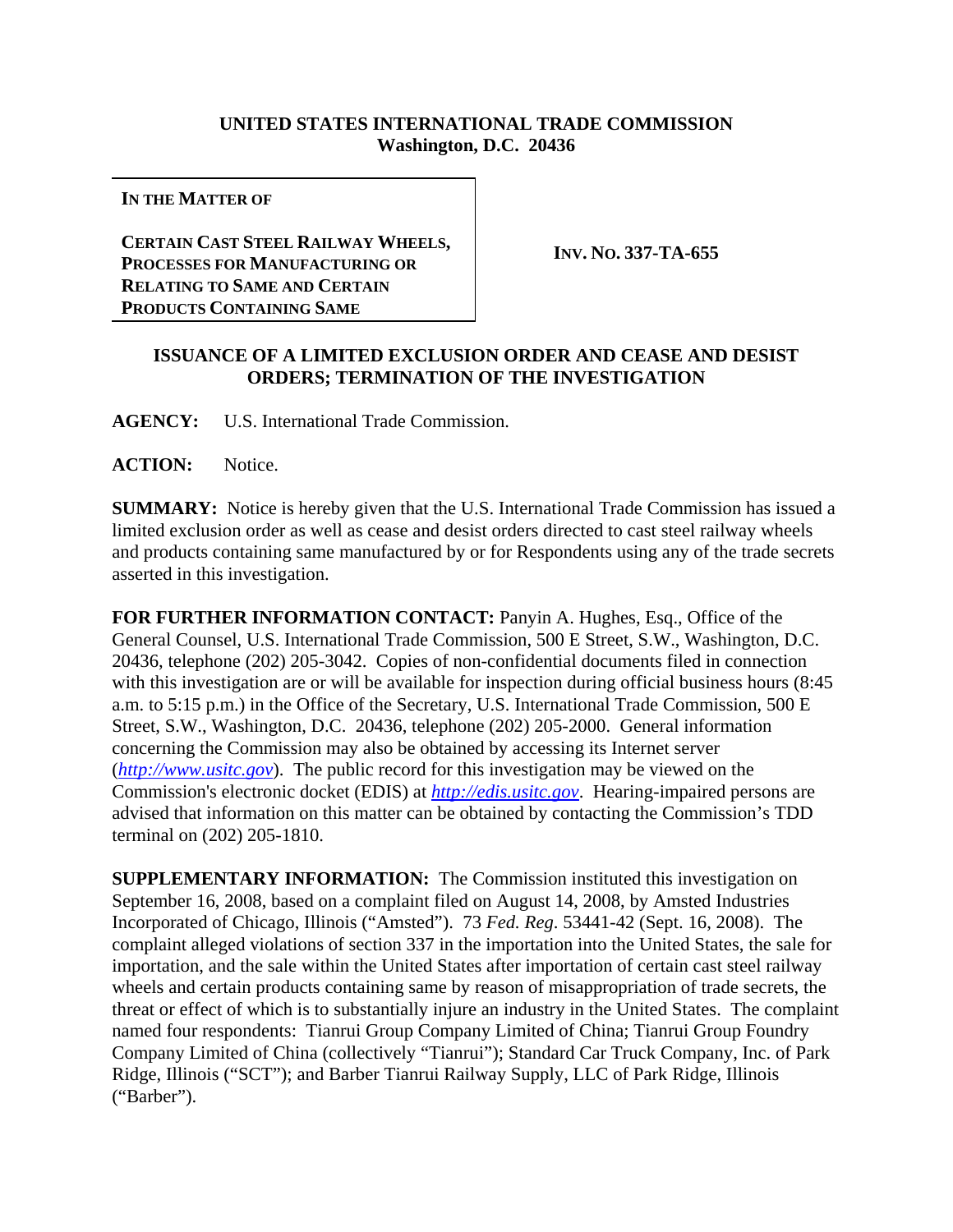On October 16, 2009, the Administrative Law Judge ("ALJ") issued his final initial determination ("ID") finding a violation of section 337 by respondents. He found that Amsted owns the asserted trade secrets, the ABC Trade Secrets, and that respondents misappropriated the trade secrets via disclosure by former employees of Amsted's predecessors, the threat or effect of which is to destroy or substantially injure an industry in the United States. On October 29, 2009, the ALJ issued his recommended determination ("RD") on remedy and bonding. The ALJ recommended that the Commission issue a limited exclusion order as well as cease and desist orders directed to respondents found in violation of section 337. He further recommended that the Commission set a bond of five percent of entered value of accused products imported during the period of Presidential review.

On October 30, 2009, SCT and Barber ("SCT-Barber") filed a joint petition for review of the final ID. Tianrui filed a petition for review on November 2, 2009, and complainant Amsted filed a contingent petition for review that same day. Amsted filed responses to SCT-Barber's and Tianrui's petitions on November 9 and 10, respectively, and SCT-Barber and Tianrui filed their responses to Amsted's petition on November 10. The Commission investigative attorneys ("IAs") filed responses to the various petitions for review on November 10. The IAs did not petition for review of the ID.

On December 17, 2009, the Commission determined not to review the ID and requested briefing on remedy, the public interest, and bonding. 74 *Fed. Reg*. 68282-83 (Dec. 23, 2009). On December 29, 2009, the parties submitted written submissions on the issues for which the Commission requested further briefing, and submitted replies to the written submissions on January 6, 2010.

Having reviewed the record in this investigation, including the ID and the parties' written submissions, the Commission has determined that the appropriate remedy is a limited exclusion order lasting a period of ten (10) years as well as cease and desist orders, lasting the same period, directed to Respondents. The limited exclusion order prohibits the entry of cast steel railway wheels and products containing same, manufactured using any of the asserted ABC Trade Secrets by or on behalf of, or imported by or on behalf of, Respondents, or any of their affiliated companies, parents, subsidiaries, or other related business entities, or their successors or assigns, for consumption in the United States. The cease and desist orders prohibit Respondents from importing, selling, marketing, advertising, distributing, offering for sale, transferring (except for exportation), soliciting U.S. agents or distributors, or aiding or abetting other entities in the importation, sale for importation, sale after importation, transfer (except for exportation), or distribution of cast steel railway wheels and products containing the same manufactured using any of the asserted ABC Trade Secrets.

The Commission further determines that the public interest factors enumerated in section 337(d) and (f) (19 U.S.C. §§ 1337(d), (f)) do not preclude issuance of the limited exclusion order. Finally, the Commission determines that a bond of five percent of the entered value is required to permit temporary importation during the period of Presidential review (19 U.S.C. § 1337(j)) of cast steel railway wheels and products containing the same that are subject to the